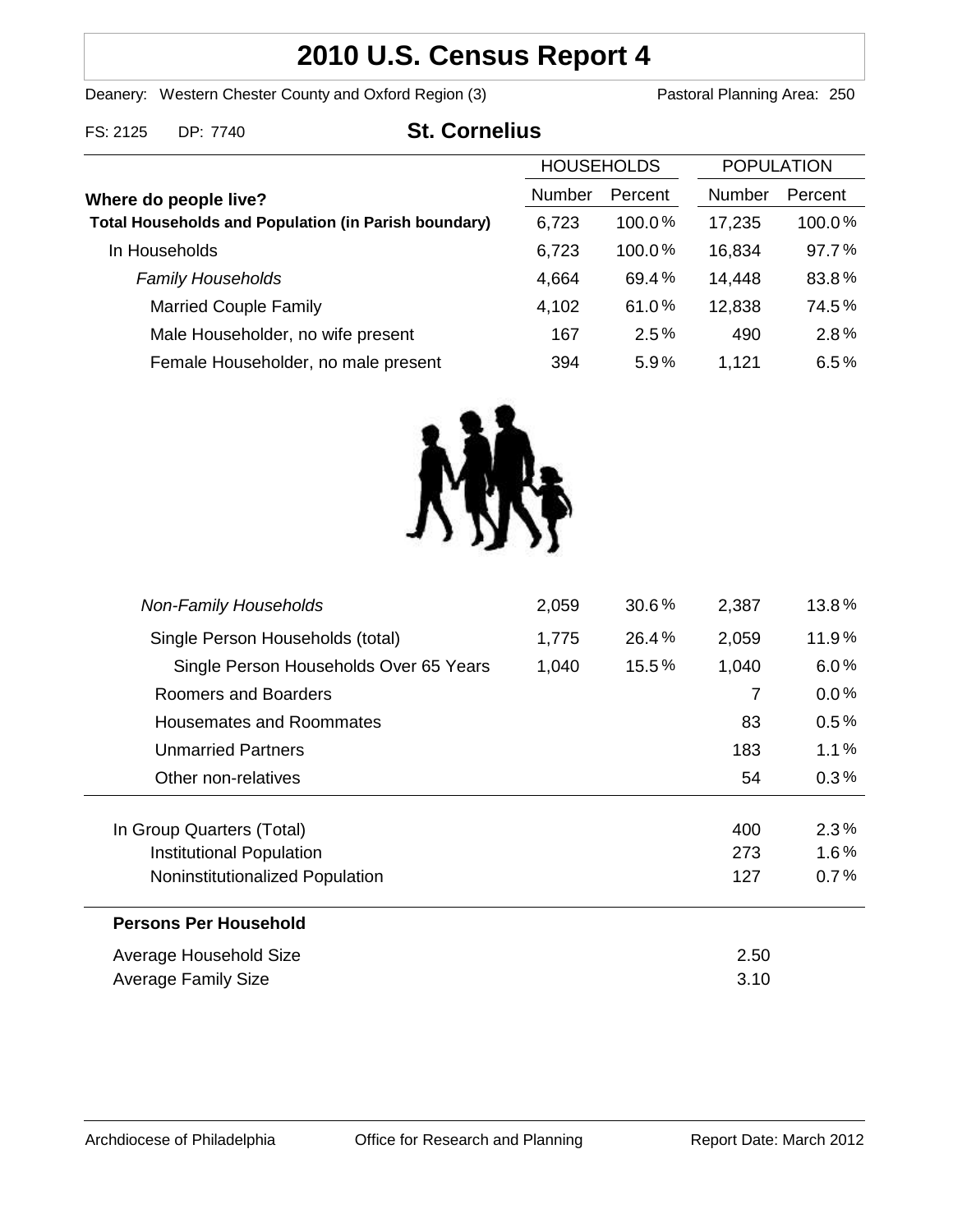## **2010 U.S. Census Report 4**

Deanery: Western Chester County and Oxford Region (3) Pastoral Planning Area: 250

FS: 2125 DP: 7740 **St. Cornelius**

|                                                      |  | <b>POPULATION</b> |         |
|------------------------------------------------------|--|-------------------|---------|
| Where do Children - Under Age 18 Live?               |  | Number            | Percent |
| Total Children - Under Age 18 (in Parish boundary)   |  | 4,128             | 100.0%  |
| In Households                                        |  | 4,066             | 98.5%   |
| Householder or spouse is under 18                    |  | 3                 | 0.1%    |
| With Related:                                        |  |                   |         |
| Married-Couple Family                                |  | 3,469             | 84.0%   |
| Male Householder, No Wife Present                    |  | 116               | 2.8%    |
| Female Householder, No Husband Present               |  | 321               | 7.8%    |
| <b>Other Related Householder</b>                     |  | 22                | 0.5%    |
| <b>With Non-Relatives</b>                            |  | 28                | 0.7%    |
| Grandparent Householder                              |  | 108               | $2.6\%$ |
| In Group Quarters                                    |  | 62                | 1.5%    |
| Institutionalized population                         |  | 62                | 1.5%    |
| Noninstitutionalized population                      |  | $\boldsymbol{0}$  | $0.0\%$ |
| Where do Adults - Age 65 and Older - Live?           |  |                   |         |
| Total Adults - Age 65 and Older (in Parish boundary) |  | 3,584             | 100.0%  |
| In Households                                        |  | 3,497             | 97.6%   |
| Family Households:                                   |  | 2,380             | 66.4%   |
| Is Householder or Spouse                             |  | 2,181             | 60.9%   |
| With Other Relative Householder                      |  | 23                | 0.7%    |
| With Non-Related Householder                         |  | 3                 | 0.1%    |
| is Parent                                            |  | 103               | 2.9%    |
| is Parent-in-Law                                     |  | 69                | 1.9%    |
| In Non-family Households:                            |  | 1,118             | 31.2%   |
| Male Living Alone                                    |  | 238               | $6.6\%$ |
| Male not Living Alone                                |  | 18                | $0.5\%$ |
| Female Living Alone                                  |  | 801               | 22.4%   |
| Female not Living Alone                              |  | 23                | 0.7%    |
| Other                                                |  | 36                | 1.0%    |
| In Group Quarters                                    |  | 87                | 2.4%    |
| Institutionalized population                         |  | 85                | 2.4%    |
| Noninstitutionalized population                      |  | 1                 | 0.0%    |
| Housing Units in the Parish boundary                 |  |                   |         |
| <b>Total Housing Units</b>                           |  | 7,193             | 100.0%  |
| Occupied                                             |  | 6,723             | 93.5%   |
| Owner-Occupied                                       |  | 5,097             | 70.9%   |
| Renter-Occupied                                      |  | 1,626             | 22.6%   |
| Vacant                                               |  | 471               | 6.5%    |

Archdiocese of Philadelphia **Office for Research and Planning** Report Date: March 2012